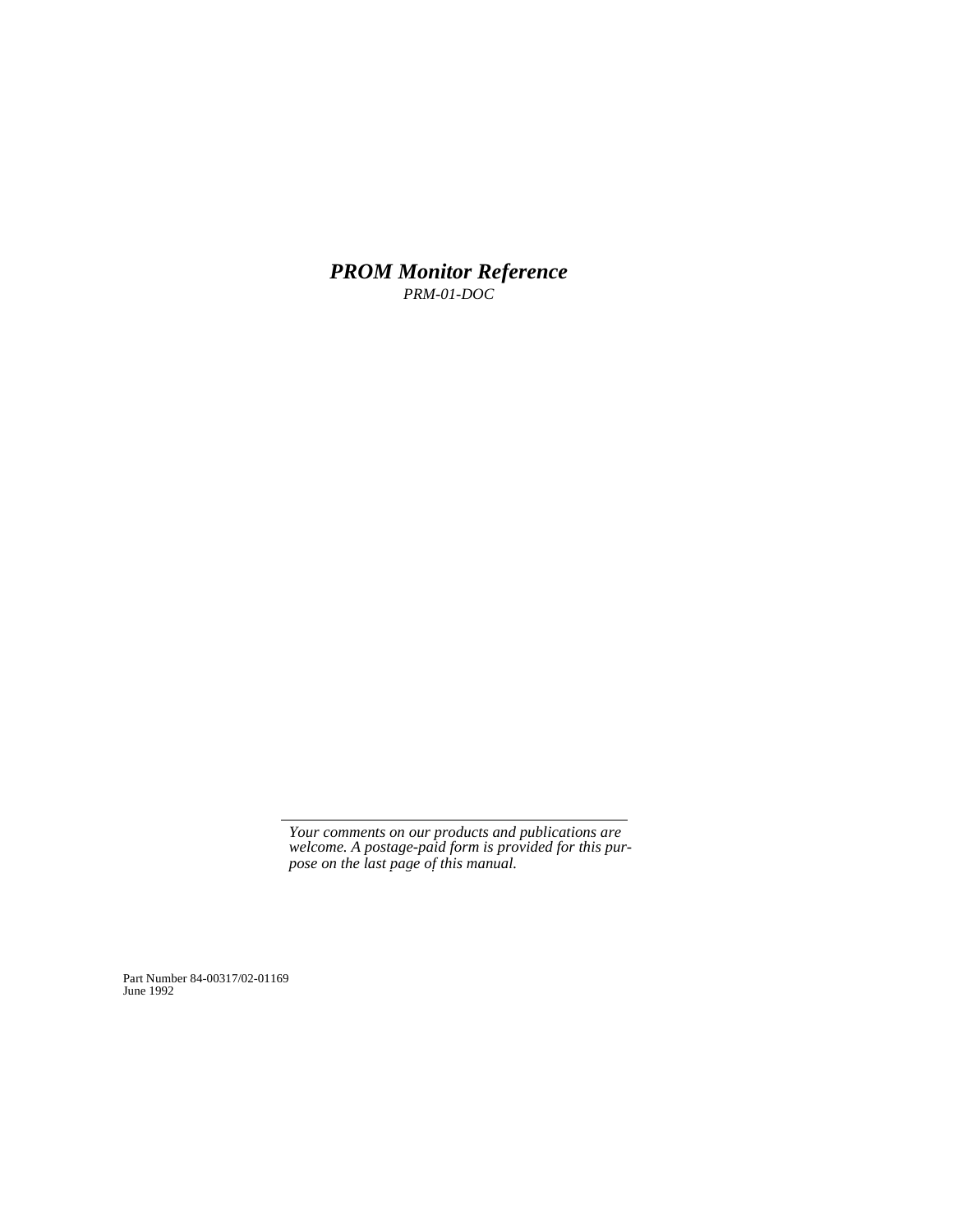# About this Book

### **Audience**

This manual is intended for system administrators responsible for maintaining and managing system resources.

### **Organization of this Manual**

This manual describes the PROM (Programmable Read Only Memory) monitor, which initializes the system after power-on. The PROM monitor executes diagnostic tests to ensure that the machine is reasonably free of problems. It is also responsible for loading and starting the execution of standalone programs, including the RISC/os kernel. The PROM monitor provides system services to standalone programs.

This manual contains information on the following topics:

- Overview
- Initialization displays
- PROM monitor command summary
- PROM monitor environment variables
- Updating PROMs

Note that, throughout this manual, the term ''4000 systems'' refers to both the Magnum and Millennium 4000 systems.

### **For Further Reading**

| RISC/os System Administrator's Guide            | ROS-04-DOC                       |
|-------------------------------------------------|----------------------------------|
| Magnum 4000/50PC and RC4130 Technical Reference | ${\rm SYS\text{-}25\text{-}DOC}$ |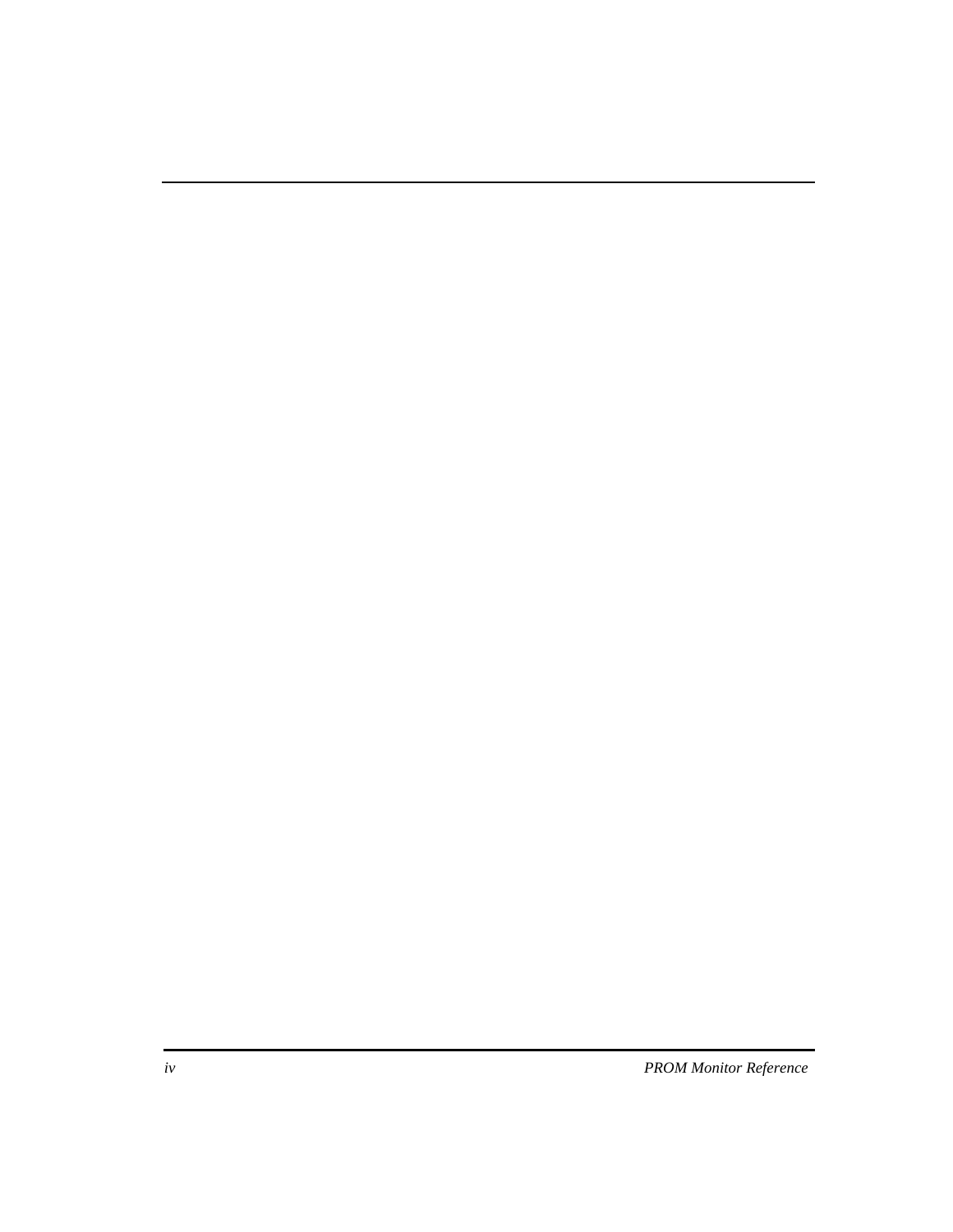1989-1992 MIPS Computer Systems, Inc. All rights reserved.

RISC/os is a trademarks of MIPS Computer Systems, Inc. UNIX is a trademark of AT&T

MIPS Computer Systems, Inc. 950 DeGuigne Drive Sunnyvale, CA 94088-3650

Customer Service Telephone Numbers:

U.S. and Canada: International:

(800) 676-MIPS Contact your local sales rep.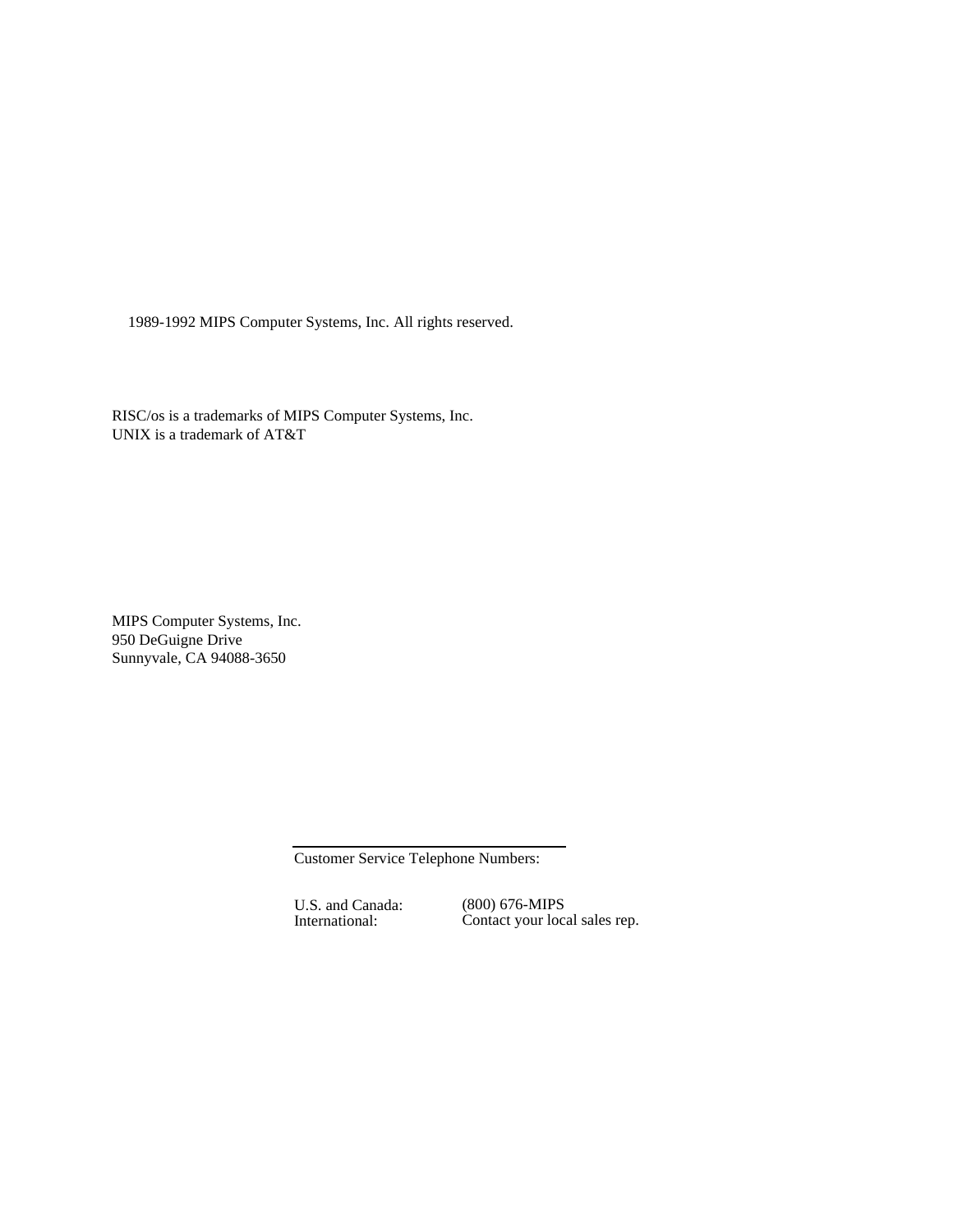# PROM Monitor Reference

This manual describes the PROM (Programmable Read-Only Memory) monitor, which provides the tools for the following tasks:

- Performing basic functional testing of the CPU (including caches and floating point hardware), main memory, and the CPU to I/O subsystem interface
- Examining and changing system memory
- Downloading programs over serial lines (RS-232C)
- Booting programs from disk, tape, or Ethernet

The PROM monitor also provides utilities for altering configuration power-up options in nonvolatile RAM (NVRAM).

This manual is divided into the following sections:

- Overview
- Initialization displays
- Command summary
- Environment variables
- Updating PROMs

### **Overview**

The PROM monitor uses system memory between physical addresses 0xA0000500 and 0xA001FFFF, and resides in PROM on the I/O (Input/Output) adapter board. The include file *prom/entrypt.h* describes conventions for memory use by standalone programs.

The PROM monitor is entered at 0xBFC00000 when the system is reset or powered up. The PROM monitor initializes the processor, caches, NVRAM, main memory, the I/O subsystem, and any other boards that are present.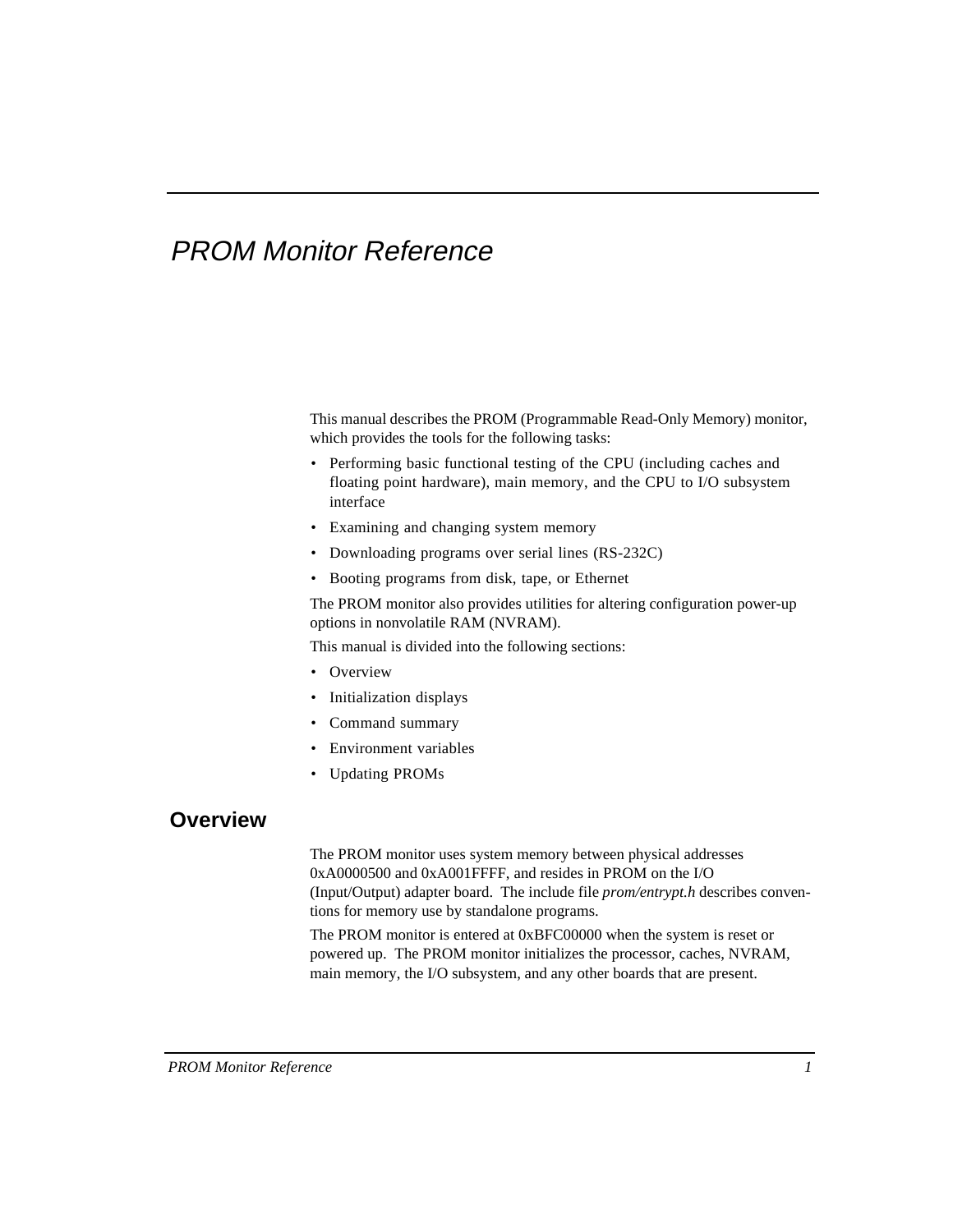The processor is initialized by:

- Initializing the system coprocessor status and cause registers
- Flushing the translation buffer
- Sizing and flushing the instruction and data caches
- Initializing environment variables from nonvolatile memory

The memory boards are initialized by:

- Probing to determine how many boards exist
- Determining the best memory interleave configuration
- Configuring the boards for refresh slot assignment and assigning base addresses

#### **Power-On Diagnostics Initialization Display for 4000 Systems**

The following power-on (PON) diagnostic messages appear on the monitor after the system is initialized and before the PROM monitor messages appear:

PON Diagnostics Version 5.05 MIPS OPT Wed May 27 16:45:05 PDT 1992 root..PASSED

If a power-on diagnostic failure is detected, a display similar to the sample in Figure 1 appears.

|                            | PON Diagnostics Version 5.05 MIPS OPT Wed May 27 16:45:05 |
|----------------------------|-----------------------------------------------------------|
| PDT 1992 rootPASSED        |                                                           |
| High Memory Test PASSED    | I/O Cache Test PASSE                                      |
| NVRAM Test PASSED          | Parallel Test PASSE                                       |
| Floppy Chip Test PASSED    | Partial Write Test PASSE                                  |
| Memory Parity Test PASSED  | Primary Dcache Test PASSE                                 |
| Primary ICache Test*FAILED | Primary DTAG Test PASSE                                   |
| Primary ITAG Test PASSED   | Secondary Cache Test. **N/A*                              |
| FP Test PASSED             | Keyboard Selftest PASSE                                   |
| Keyboard BAT Test PASSED   | Video board Test *FAILE                                   |
| SCSI Register Test PASSED  | Audio Chip Test PASSE                                     |
| Sonic Reset Test PASSED    | Sonic Register Test PASSED                                |

*Figure 1: PON Diagnostics Display*

The \*\*N/A\*\* string indicates that the test was not executed because the hardware is not part of this configuration. Refer to the *Power-On Diagnostic Manual* that accompanies your system for information about failed test results.

#### **Initialization Display for the RC6380**

During initialization, the RC6380 monitor displays status and test results. Figure 2 shows a typical display that appears when initialization is complete.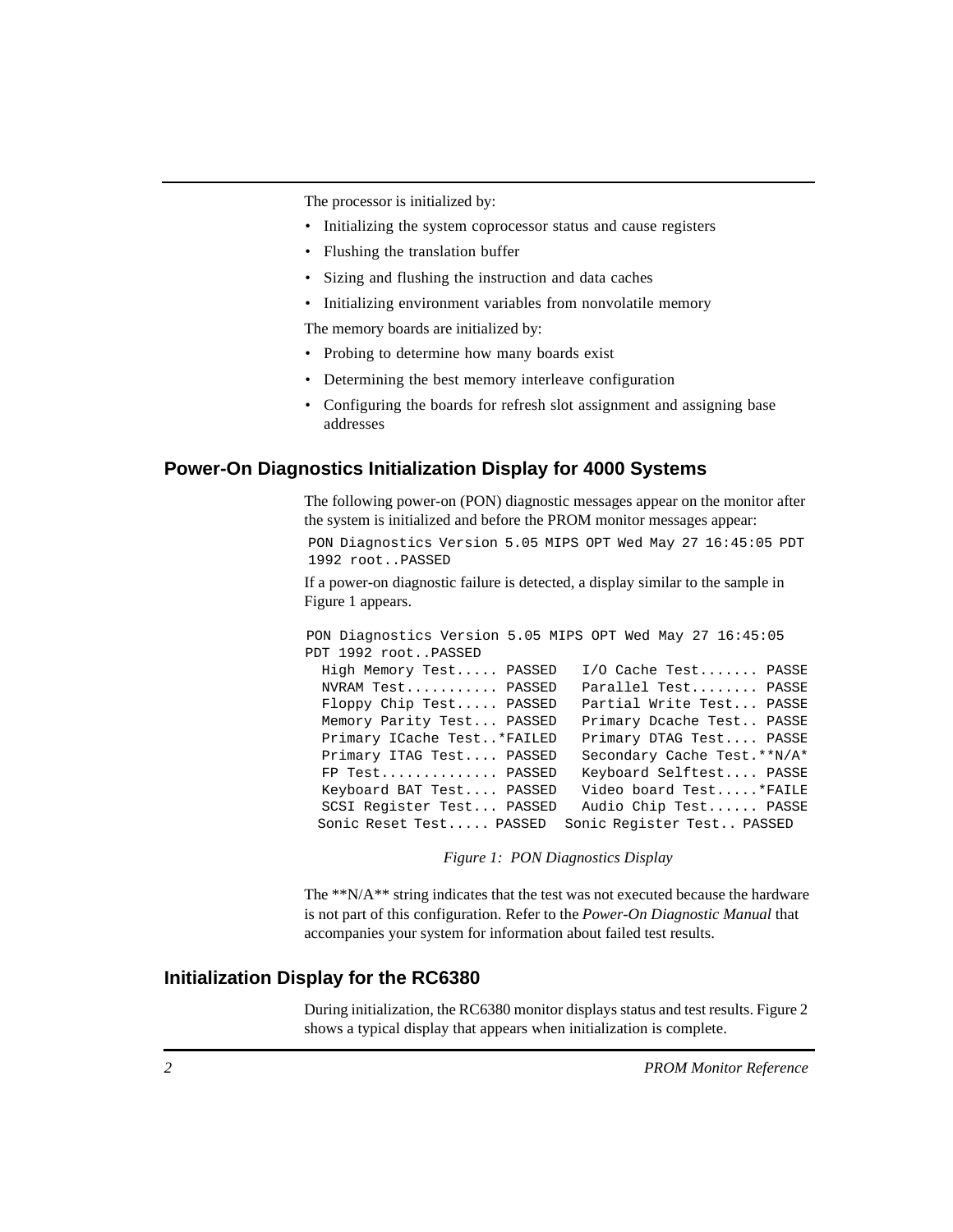RC6380 MIPS Monitor: Version 5.36 OPT Mon Jan 13 12:22:04 PST 1992 roo Memory size: 134217728 (0x8000000) bytes, 128 MB Present Board Configuration Status SBC HDWR CPU FPA SOFT SOFT SLOT REV TYPE REV REV STATE TYPE DESCRIPTION ---- ---- ---- ---- --- ----- ------ ------------- 1 A1.3 cpu A1.1 4.0 on master MP-capable CPU0 512KB-Scache (2) 2 A1.3 ioc ---- --- ----- ------ MP-capable I/O Controller (2c) 3 A1.3 mem ---- --- ----- ------ MP-capable Abortable (11) 4 A1.3 cpu A1.1 4.0 idle slave MP-capable CPU1 512KB-Scache (2) 5-10 ---- ---- ---- --- ----- ------ Slot is empty Information: memory and secondary cache have been initialized Information: multi-processing mode enabled Information: your current prom bootmode is m

>>

#### *Figure 2: PROM Monitor Status and Test Result Display*

The display in Figure 2 varies depending on the bootmode. For example, bootmode *m, w, or c* runs power–on diagnostics, so the display is preceded by diagnostics information. The informational messages also vary depending on conditions set by the PROM or user.

The following message appears if the PROM detects a power-off condition or a cache parity error and must initialize the caches and memories (after a power off, the data is invalid):

Information: memory and secondary cache have been initialized

The following message informs you that the PROM has attempted to preserve the contents of memory and the secondary cache. You can use this information in determining whether to do a memory dump:

Information: memory and secondary cache are valid The following messages indicate the current bootmode:

Information: your current prom bootmode is d Information: your current prom bootmode is m Information: your current prom bootmode is e

The following message indicates that the PROM has detected only one CPU in the system and has enabled *snoop* in all the SBC chips:

Information: cache coherency watch enabled This message appears only when the following conditions exist: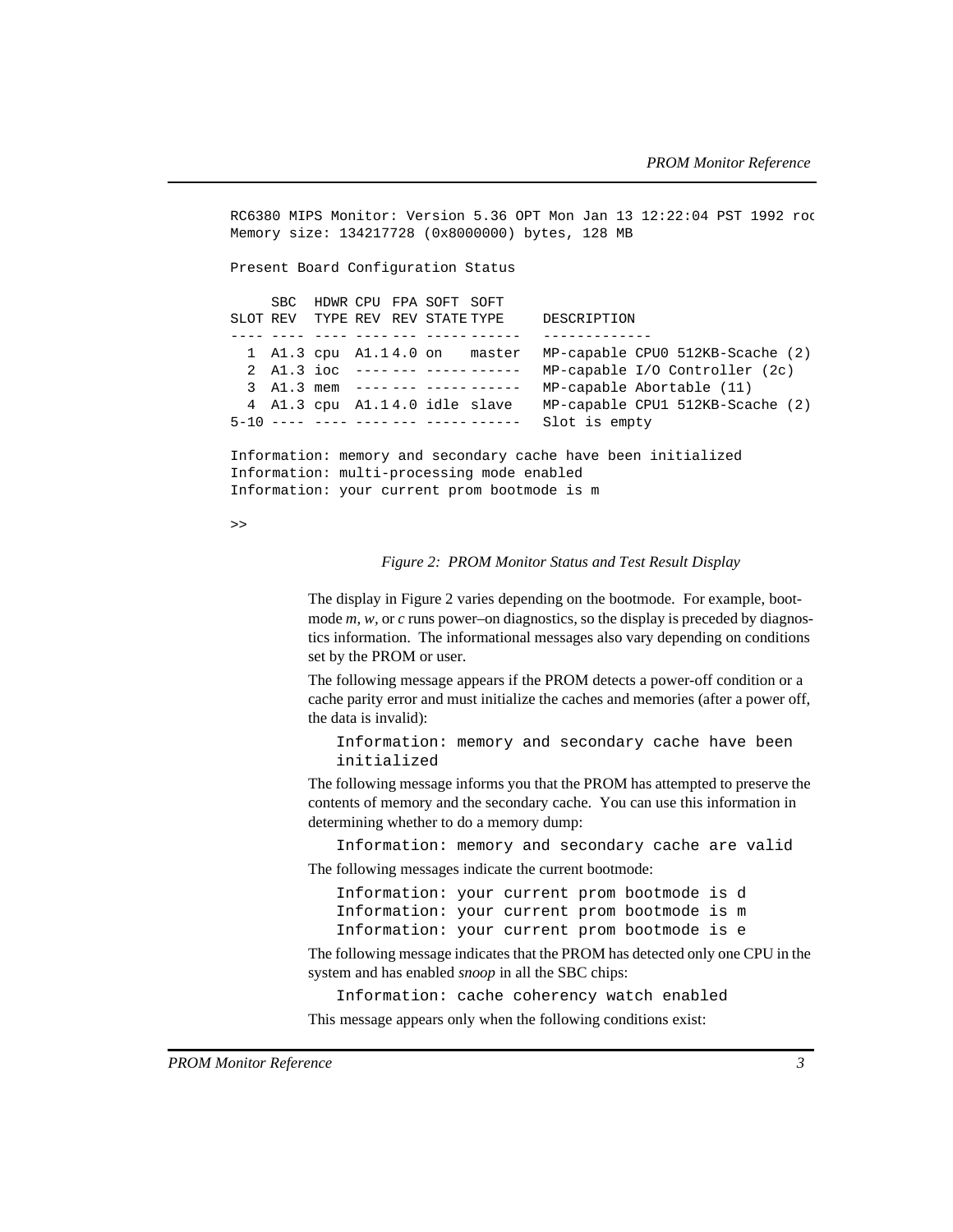- System has only one CPU
- All system bus chips are at revision 9 or greater
- CPU boards are MP-capable
- CPU chips are at revision A1.0 or greater
- CPU PRid Implementation field is a 6 (R6000A CPU)
- IOC boards are MP-capable
- Memory boards are MP-capable

The following message indicates that the PROM found more then one CPU in the system and has enabled *snoop* in all the SBC chips:

Information: multi-processing mode enabled

This message appears only when the following conditions exist:

- System has more than one CPU
- All system bus chips are at revision A1.0 or greater
- CPU boards are MP-capable
- CPU chips are at revision A1.0 or greater
- CPU Processor ID (PRid) Implementation field is a 6 (R6000A CPU)
- IOC boards are MP-capable

The following message indicates that initialization tests found parity errors in the secondary cache of CPU–*x* and initialized that cache. The message shows the logical CPU numbers of all CPUs with cache errors (all caches with errors are initialized):

WARNING: PARITY ERRORS FOUND IN SCACHE OF CPU–*x*

#### **Command Summary**

The following subsections list all the PROM monitor commands and give their syntax. For a full description of each command, see the corresponding manual page or the *prom*(1M) manual page.

#### **Load Command**

The *sload* command changes the PROM monitor mode to accept an *srecord* file. The syntax is as follows:

sload [–a] [–b] [*console\_dev*]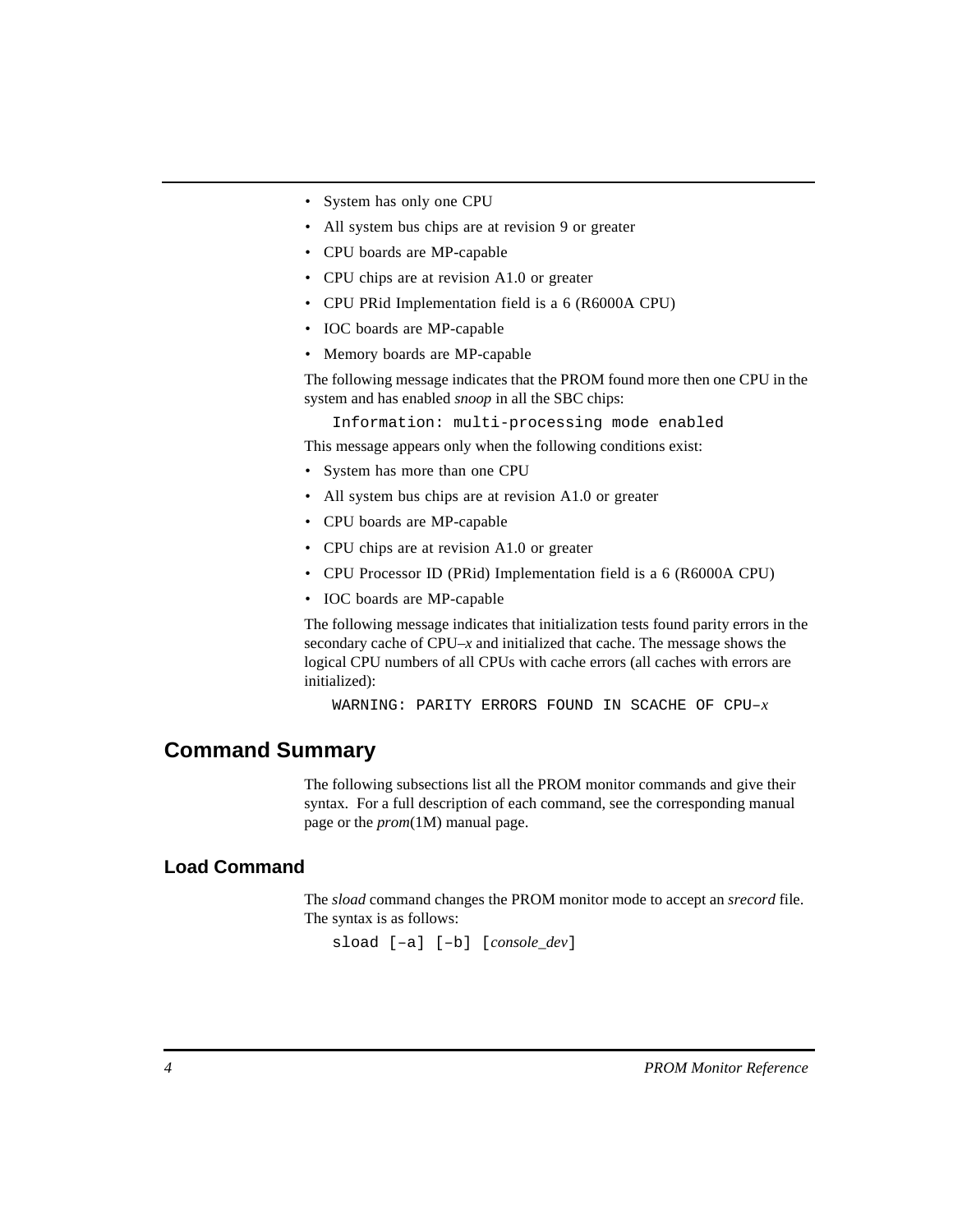### **Start-Up Commands**

Table 1 summarizes the start-up commands.

| <b>Command</b> | <b>Purpose</b>                                                    | <b>Syntax</b>                              |
|----------------|-------------------------------------------------------------------|--------------------------------------------|
| auto           | Initiates the two-level<br>operating system autoboot<br>sequence. | auto                                       |
| boot           | Loads the specified program.                                      | boot $[-f$ <i>filename</i> $[-n]$ $[args]$ |
| warm           | Executes a warm boot of the<br>system                             | warm                                       |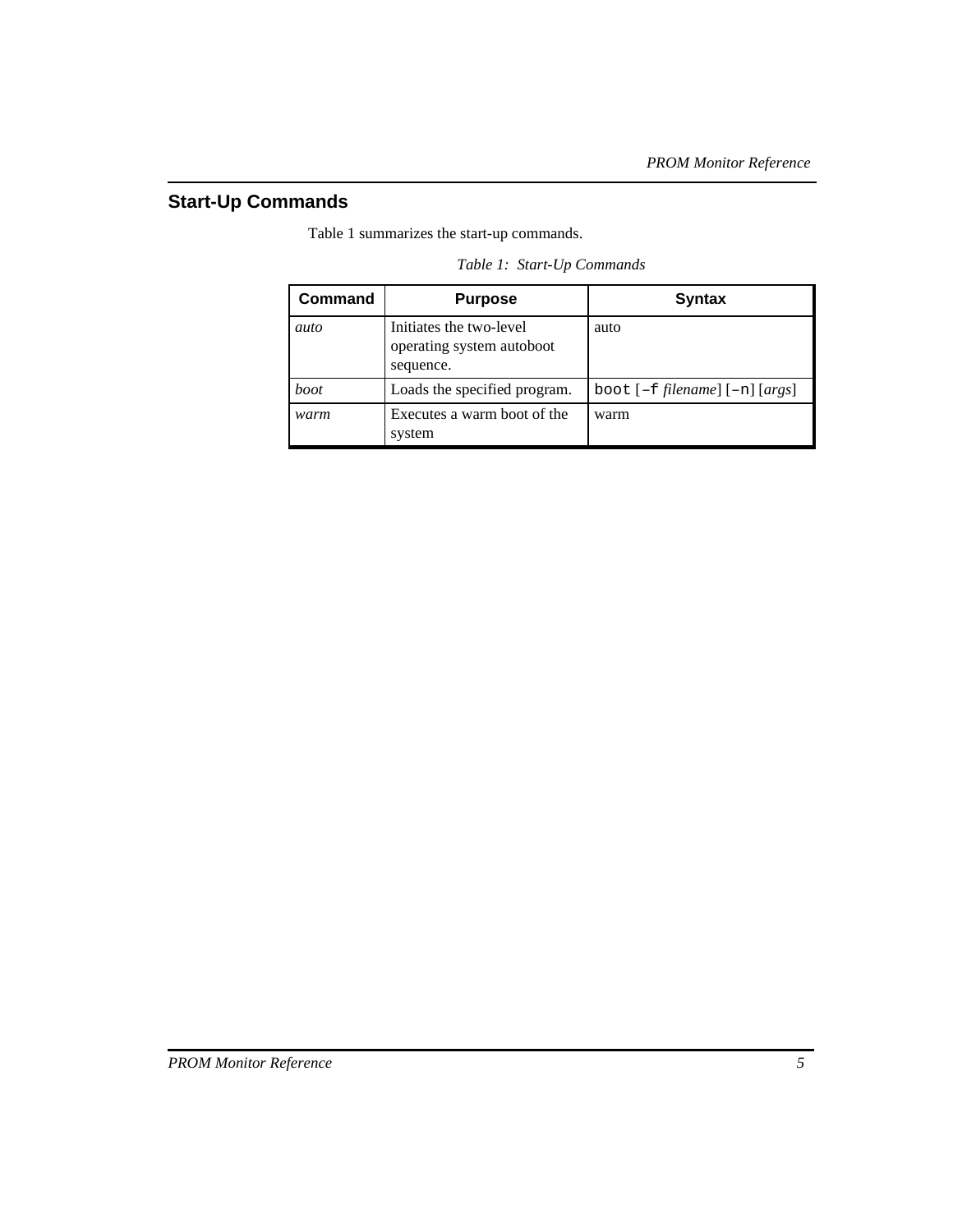The syntax of the *filename* parameter for the *boot* command depends on the device, as shown in Table 2.

| <b>Device</b>           | <b>Boot File Name Syntax</b>             | <b>System</b>                               |
|-------------------------|------------------------------------------|---------------------------------------------|
| <b>SMD</b> disk         | $dkip(controller, unit, partition) path$ | M/2000 SMD or RC6280                        |
| SCSI disk               | dksd(controller, target, partition) path | Rx2030, RC3350, 4000 systems, or<br>RC3x60G |
| <b>VME SCSI</b><br>disk | dkij(controller, unit, partition) path   | RC3260, M/2000 SCSI, RC6260, or<br>RC6380   |
| <b>SCSI</b> disk        | dkis(controller, target, partition) path | M/120 or RC3240                             |
| SCSI tape               | tqsd(controller, target, file) path      | Rx2030, RC3350, 4000 systems, or<br>RC3x60G |
| <b>VME SCSI</b><br>tape | $tq$ i j(controller, unit, file) path    | RC3260, M/2000 SCSI, RC6260, or<br>RC6380   |
| QIC tape                | tpqic                                    | Rx2030, RC3350, or RC3x60G                  |
| SCSI tape               | tgis                                     | RC3260, M/2000 SCSI, RC6260, or<br>RC6380   |
| Console uart            | $\texttt{tty}(port\#)$                   |                                             |
| Ethernet                | $bfs($ , interface, controller), $nfs()$ |                                             |
| Pseudo<br>Console       | console( <i>port</i> #)                  |                                             |
| <b>Boot Server</b>      | bootp()                                  |                                             |

*Table 2: Filename Syntax for boot Command*

The user-supplied parameters for the *filename* syntax are as follows:

| controller | A number that specifies the device controller. If you do<br>not specify a controller number, the default value 0 is<br>used.                                                                                                                                                          |
|------------|---------------------------------------------------------------------------------------------------------------------------------------------------------------------------------------------------------------------------------------------------------------------------------------|
| file       | <i>file</i> indicates which file on the tape; 0 indicates the first<br>file.                                                                                                                                                                                                          |
| interface  | <i>interface</i> indicates the type of Ethernet board in the<br>system: <i>cmc</i> or <i>egl</i> . This is applicable only on systems<br>that allow multiple Ethernet boards. For the RC3360<br>and RC3350, <i>interface</i> can also be <i>la</i> (for LANCE<br>Ethernet interface). |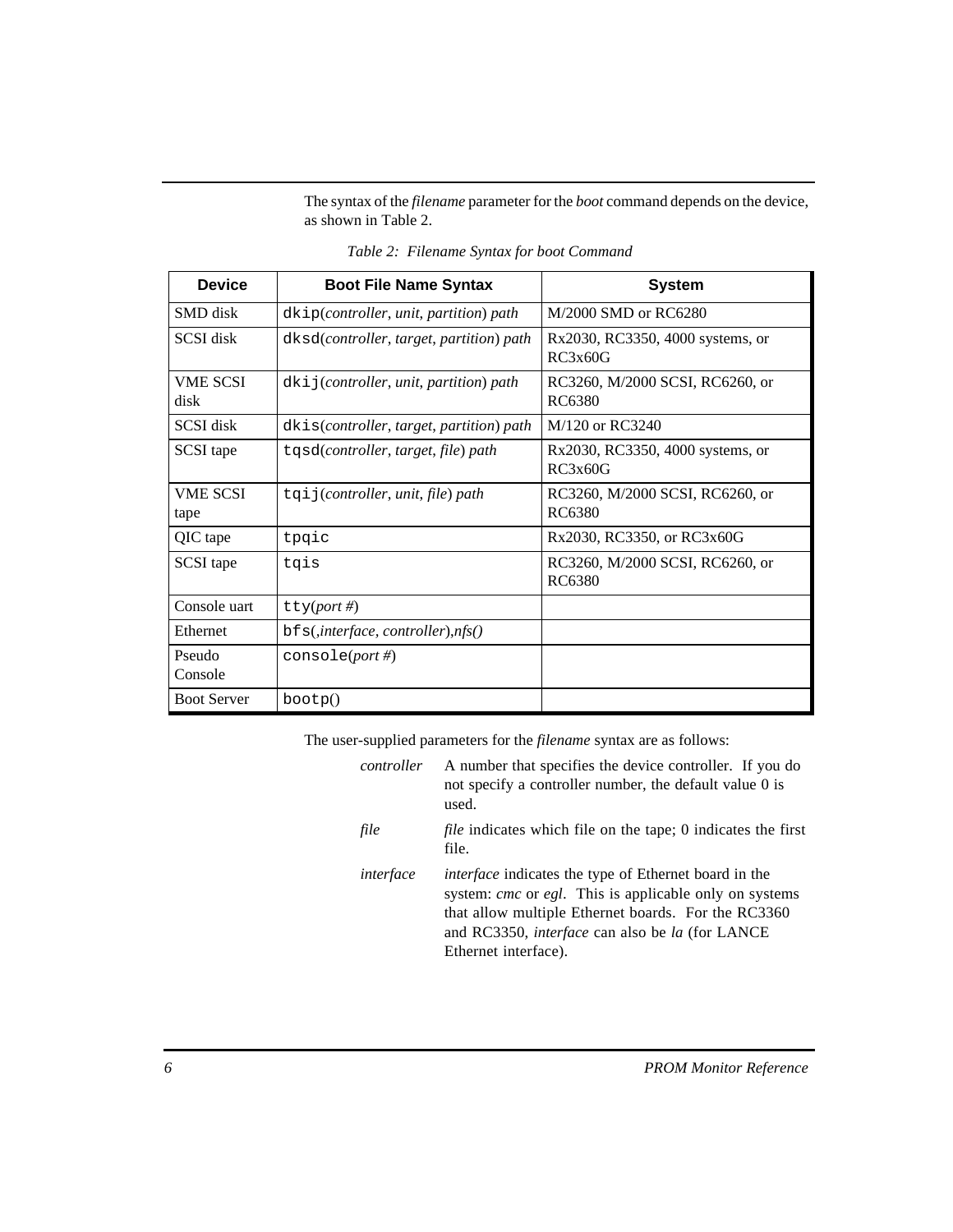| partition | <i>partition</i> is a number specifying a disk partition (a<br>logical portion of a disk). The partition base cylinder<br>and size are determined by accessing the disk volume<br>header stored on the disk itself. If you do not specify<br><i>partition</i> , the default value 0 is used. |
|-----------|----------------------------------------------------------------------------------------------------------------------------------------------------------------------------------------------------------------------------------------------------------------------------------------------|
| path      | <i>path</i> specifies a file on the media that contains the<br>program to be booted. The syntax for the file referred to<br>by <i>path</i> is specific to the device.                                                                                                                        |
| port#     | <i>port#</i> indicates the serial I/O port number. This number<br>can be either $0$ or $1$ .                                                                                                                                                                                                 |
| target    | <i>target</i> is a number from 0 through 7 that indicates the<br>SCSI device. 7 is normally received as the system ID.                                                                                                                                                                       |
| unit      | Multiple storage devices can be attached to a single<br>device controller. <i>unit</i> indicates the specific device on a<br>controller. If you do not specify a unit number, the<br>default value 0 is used.                                                                                |

## **General Utility Commands**

Table 3 summarizes the general utility commands available during execution of the PROM monitor.

| Command  | <b>Purpose</b>                                                            | <b>Syntax</b>                  |
|----------|---------------------------------------------------------------------------|--------------------------------|
| cat      | Displays the contents of the files listed<br>on the console.              | cat file1 [file2 fileN]        |
| cpu      | Enables and disables CPUs<br>(implemented on the RC6380 system)<br>only). | $cpu$ cpu_number on   off      |
| disable  | Disables input from and output to the<br>specified console device.        | disable [ <i>console dev</i> ] |
| dump     | Formats and displays the contents of<br>memory.                           | dump [format] [length] range   |
| enable   | Allows input from and output to the<br>specified console device.          | enable [ <i>console_dev</i> ]  |
| help     | Displays the syntax for all commands.                                     | help [ <i>commandlist</i> ]    |
| init     | Reinitializes the PROM monitor<br>software state.                         | init                           |
| init_tod | Initializes the time-of-day chip.                                         | init_tod [secs]                |

*Table 3: PROM Monitor General Utility Commands*

*PROM Monitor Reference 7*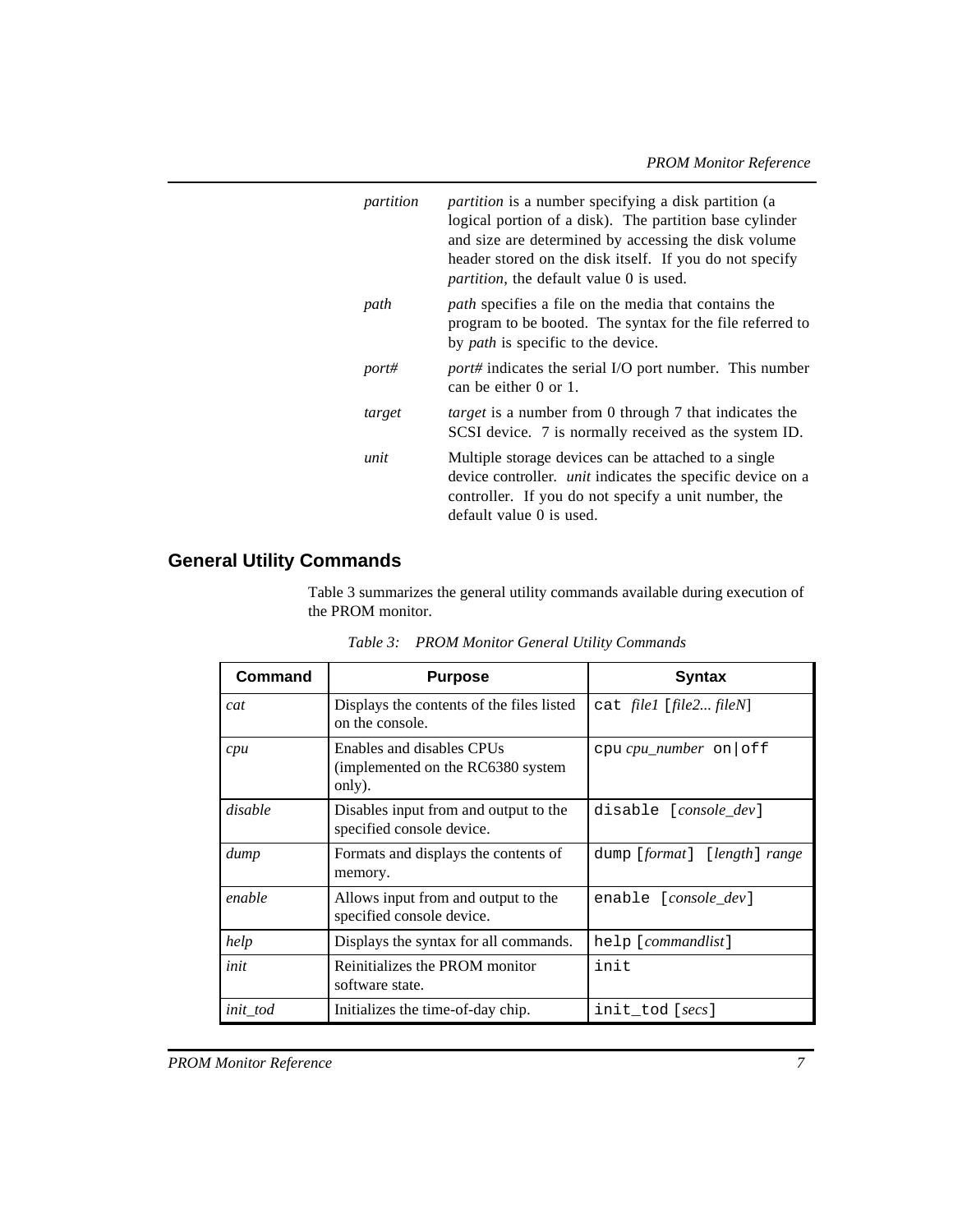| Command   | <b>Purpose</b>                                                                                                        | <b>Syntax</b>                      |
|-----------|-----------------------------------------------------------------------------------------------------------------------|------------------------------------|
| $pr\_tod$ | Prints the contents of the time-of-day<br>register.                                                                   | pr tod                             |
| printeny  | Displays the value of the PROM<br>environment variables.                                                              | printeny [varlist]                 |
| seteny    | Creates a new PROM environment<br>variable or changes an existing<br>environment variable.                            | seteny [var] [value]               |
| sload     | Puts the PROM monitor in a mode to<br>accept an <i>srecord</i> file.                                                  | $sload [-a] [-b]$<br>[console_dev] |
| sprobe    | Returns information for devices on the<br>SCSI bus. M120, RC3230, RC3330,<br>RC2030, RC3360 and 4000 systems<br>only. | sprobe                             |
| unseteny  | Deletes an existing environment<br>variable.                                                                          | unseteny [ <i>var</i> ]            |

*Table 3: PROM Monitor General Utility Commands*

**Note:** The *file1* parameter for the *cat* command has the same syntax as the *filename* parameter of the *boot* command described in the previous section.

The *init\_tod* command is supported only when the PROM monitor variable *bootmode* is set to *d*.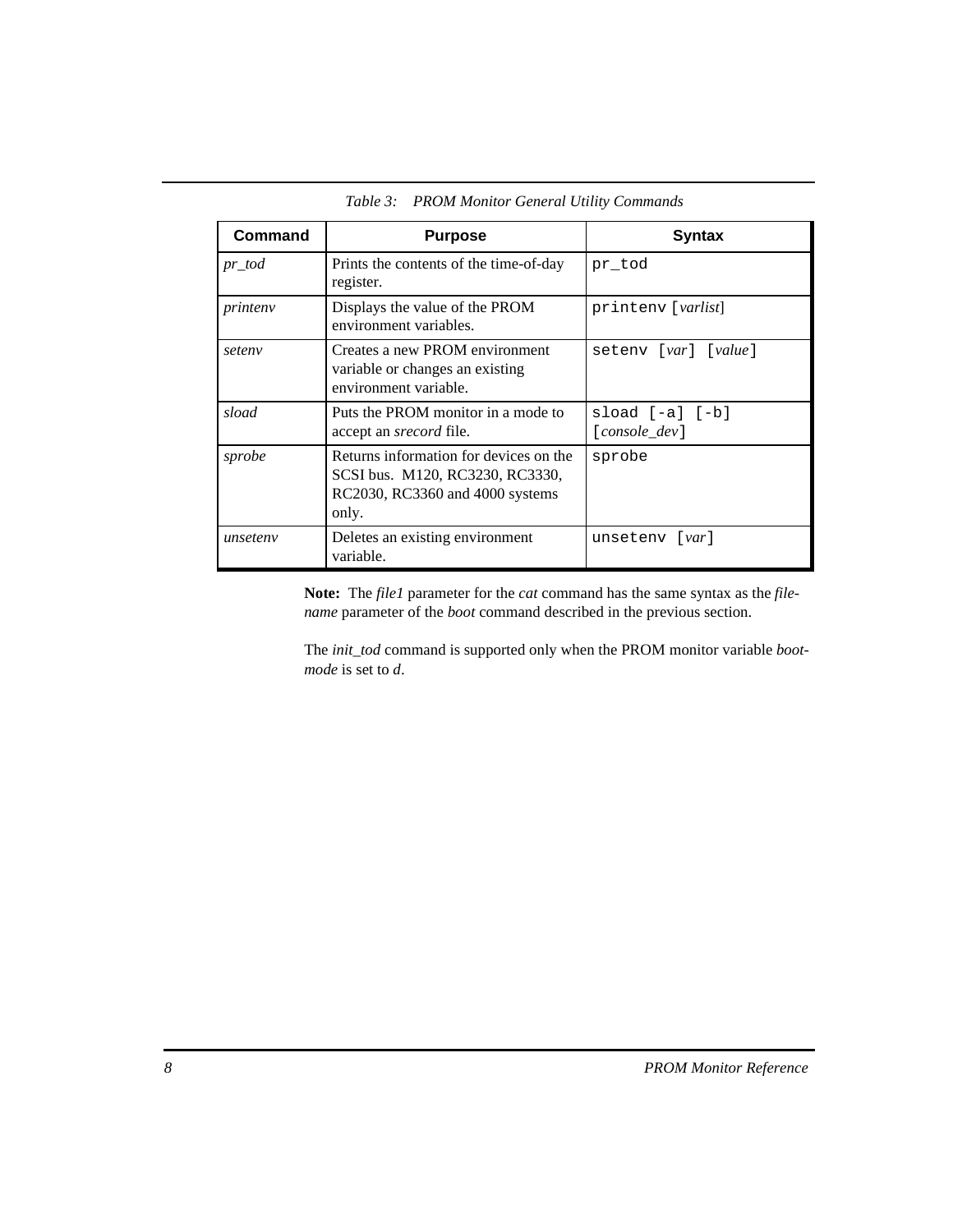### **Debugging Commands**

Table 4 summarizes the debugging commands available during execution of the PROM monitor. These commands are generic to all platforms.

| Command | <b>Purpose</b>                                                                                                       | <b>Syntax</b>                                             |
|---------|----------------------------------------------------------------------------------------------------------------------|-----------------------------------------------------------|
| fill    | Fills the specified range of memory with<br>the specified pattern.                                                   | $fill [length] [-v val] range$                            |
| g       | Displays the contents of a single memory<br>location in decimal, hexadecimal, and<br><b>ASCII</b> character formats. | [length] address<br>$\alpha$                              |
| go      | Transfers control to code that is has been<br>previously loaded.                                                     | go [-c cpu_number] [entry]<br>$[cpu_number]$              |
| p       | Puts or sets the contents of a single<br>memory location to a specified value.                                       | [length] address value<br>p                               |
| spin    | Generates reference patterns for diagnostic<br>use.                                                                  | spin [ [-c count] [-v value]<br>$-(r w)(b h w)$ address ] |

*Table 4: PROM Monitor Debugging Commands*

Table 5 summarizes the debugging commands that are specific to the RC6380 system.

| Command       | <b>Purpose</b>                                                                             | <b>Syntax</b>                                                                                      |
|---------------|--------------------------------------------------------------------------------------------|----------------------------------------------------------------------------------------------------|
| dbcs          | Displays control space registers.                                                          | dbcs slot_number                                                                                   |
| $\,$          | Displays current status of boards and<br>how the PROM uses them.                           | dbs                                                                                                |
| $\frac{d}{c}$ | Displays current register contacts.                                                        | der cpu_number                                                                                     |
| $\frac{d}{c}$ | Displays logical and physical<br>relationships between CPUs on<br>multiprocessor computer. | dcs                                                                                                |
| dnvr          | Displays contents of NVRAM.                                                                | dnvr $[0x 0X]$ begin_offset<br>$[0x 0X]$ end_offset<br>dnvr $[0x 0x]$ begin_offset $1 L$<br>length |
| dpr           | Displays register status contents at<br>the time of the last reset.                        | dpr cpu_number                                                                                     |

*Table 5: 6380 Multiprocessing PROM Monitor Debugging Commands*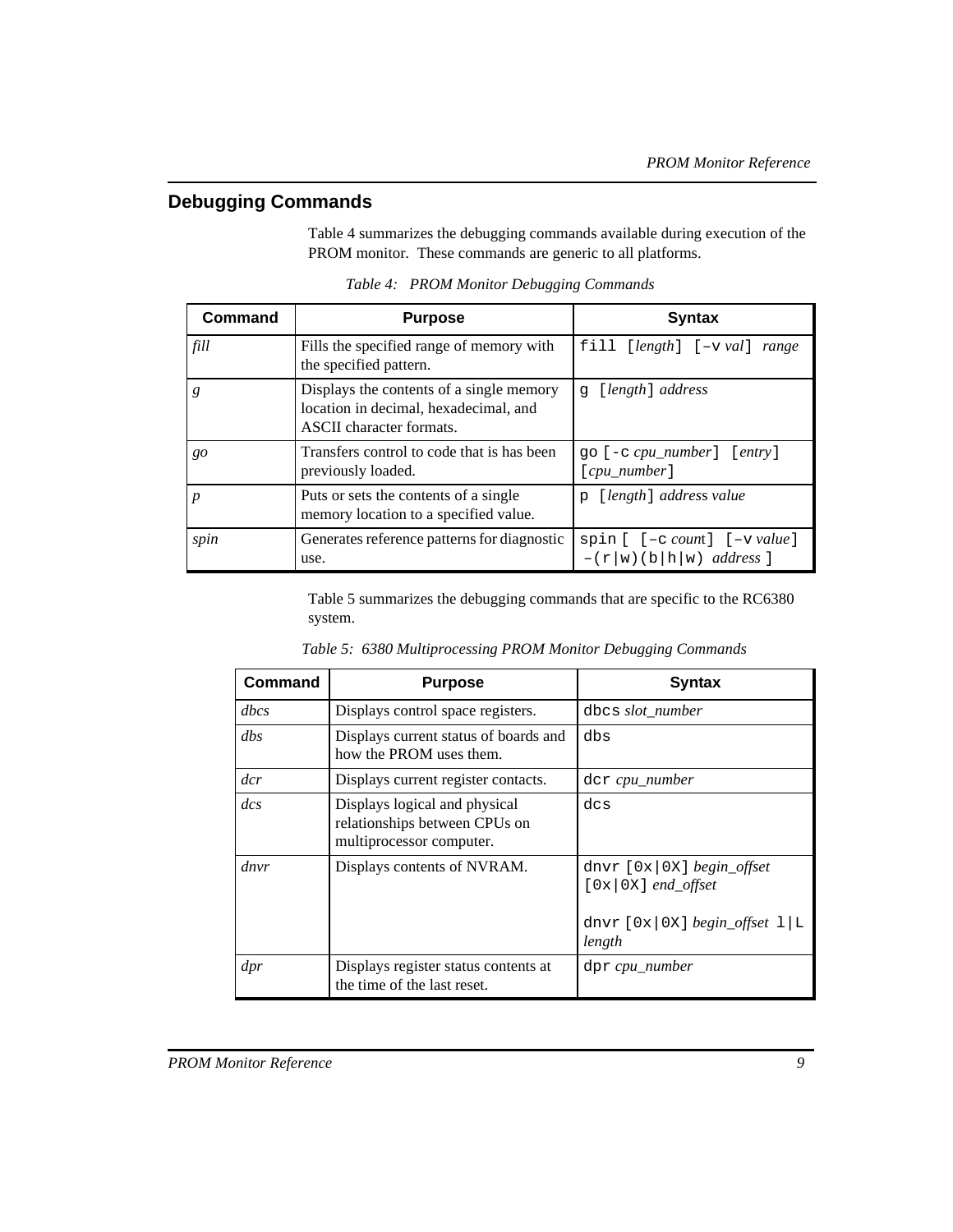| Command | <b>Purpose</b>                                                                                                            | <b>Syntax</b>                                                                                   |
|---------|---------------------------------------------------------------------------------------------------------------------------|-------------------------------------------------------------------------------------------------|
| envr    | Changes contents of NVRAM.                                                                                                | envr [0x 0X]begin_offset<br>$[0x 0X]$ end_offset<br>envr $[0x 0X]$ begin_offset $1 L$<br>length |
| flush   | Writes contents of a CPU's cache to<br>memory.                                                                            | flush [cpu_number]                                                                              |
| fprdump | Displays contents of floating point<br>registers.                                                                         | fprdump [cpu_number]                                                                            |
| idprom  | Displays contents of ID PROM for<br>designated slot.                                                                      | idprom slot_number                                                                              |
| jilt    | Changes value of jilt bits for CPUs<br>and IOCs.                                                                          | $jilt 0x \mid OX$ <i>jilt_value</i>                                                             |
| master  | Selects master CPU.                                                                                                       | master [cpu_number]                                                                             |
| scdump  | Displays contents of secondary cache<br>for selected address range.                                                       | scdump [range]                                                                                  |
| snoop   | Enables or disables snoop bit in<br>Control Miscellaneous register                                                        | snoop on off                                                                                    |
| tlb     | Translates virtual address to physical<br>memory address by using the<br>contents of the translation lookaside<br>buffer. | tlb [-p pid] address                                                                            |
| vtag    | Attempts to derive the virtual tag for<br>a memory location.                                                              | vtag [-c cpu_number] address                                                                    |

*Table 5: 6380 Multiprocessing PROM Monitor Debugging Commands*

### **Keyboard Commands**

Table 6 lists the commands that are invoked by a single key or a CTRL key combination. To generate a CTRL key combination, press the CTRL key at the same time that you press an alphabetic character key.

| <b>Key Sequence</b> | <b>Description</b>                                                                       |  |  |
|---------------------|------------------------------------------------------------------------------------------|--|--|
| CTRL–H or DEL       | Erases the previous character.                                                           |  |  |
| CTRL-U              | Erases the entire line.                                                                  |  |  |
| CTRL-C              | Aborts the program that is currently running and returns control to<br>the PROM monitor. |  |  |

*Table 6: PROM Monitor Keyboard Commands*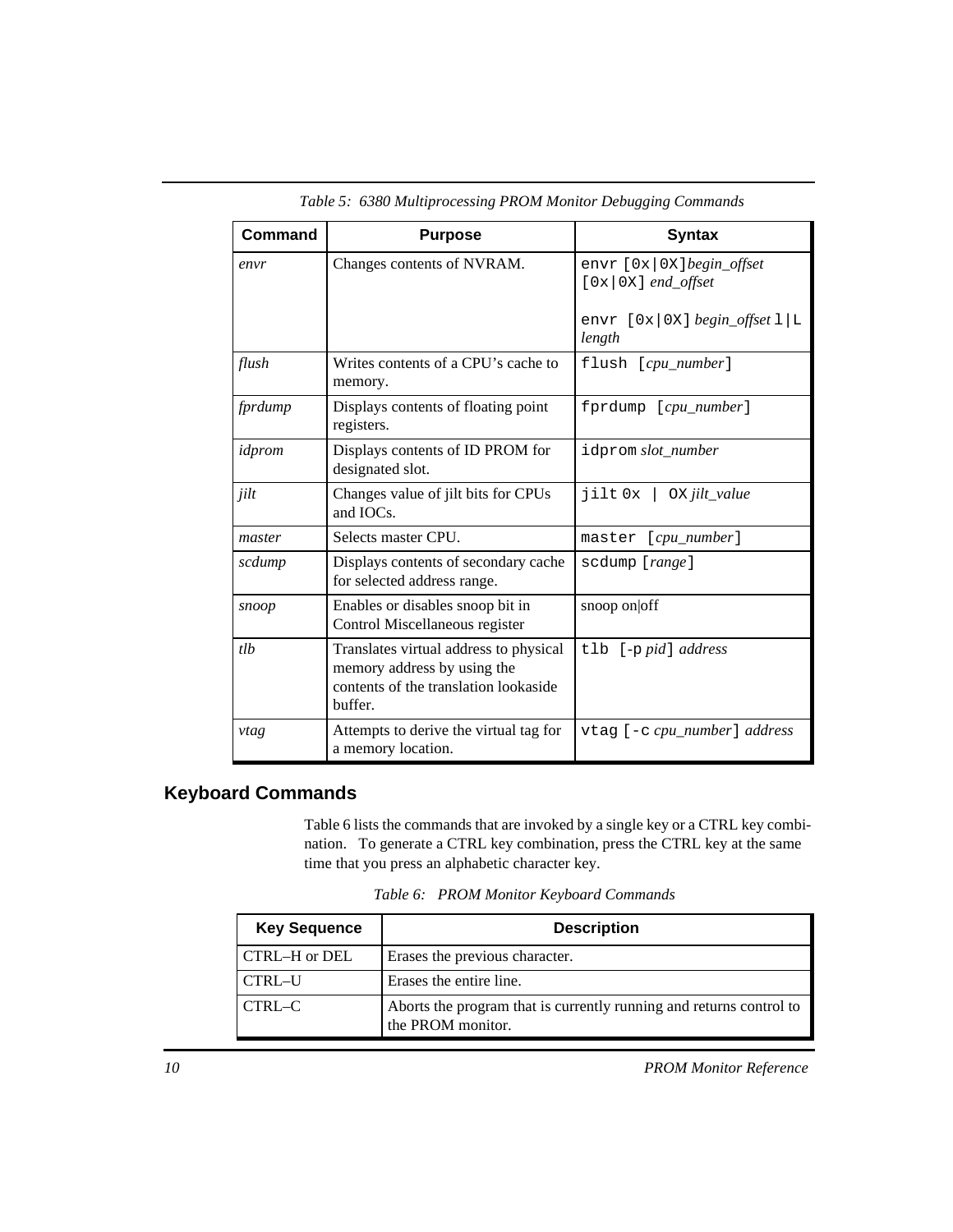| <b>Key Sequence</b> | <b>Description</b>                                                                                                                                                                                                                                                                                                        |  |  |
|---------------------|---------------------------------------------------------------------------------------------------------------------------------------------------------------------------------------------------------------------------------------------------------------------------------------------------------------------------|--|--|
| CTRL-Z              | Causes the current program to execute a breakpoint instruction.<br>This command is used in conjunction with the standalone program<br>dbgmon (dbgmon is part of SPP, a separate package that is available<br>from MIPS.).                                                                                                 |  |  |
| CTRL-D              | Causes the standalone program to exit normally.                                                                                                                                                                                                                                                                           |  |  |
| BREAK(S)            | Cycles the baud rate for tty(0) and tty(1) among baud rates 110,<br>300, 1200, 2400, 4800, and 9600 by entering a BREAKs. The<br>altered baud rate is valid only until the next RESET or until a new<br>program is loaded. To change the baud rate permanently, change<br>either the lbaud or rbaud environment variable. |  |  |

*Table 6: PROM Monitor Keyboard Commands*

### **Environment Variables**

The PROM monitor maintains environment variables that are passed to booted programs. These variables are similar to RISC/os shell environment variables. The value of an environment variable is changed using the PROM monitor *setenv* command.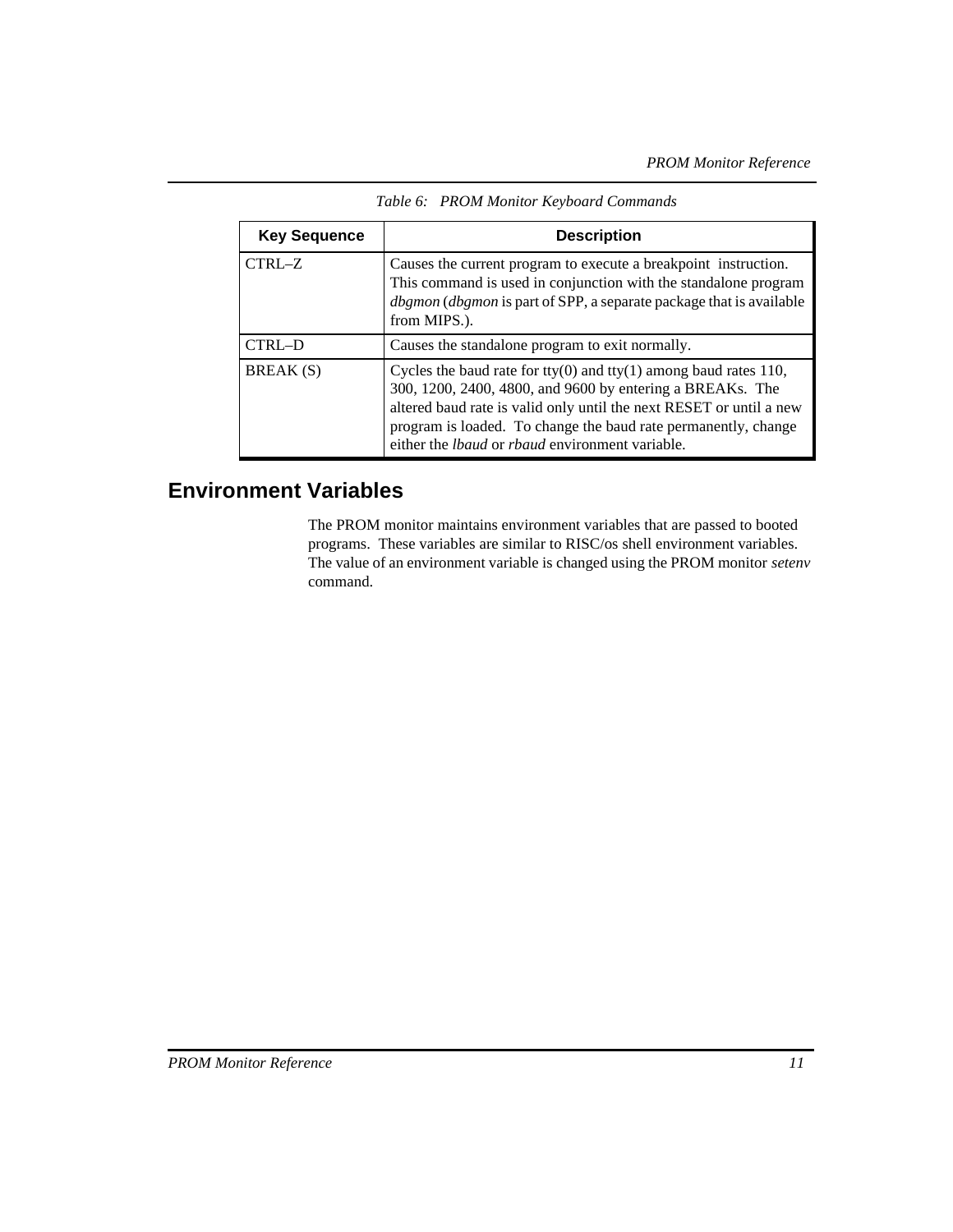Some of the environment variables affect the operation of the PROM monitor and are in nonvolatile memory; when the machine is reset or powered-down, the monitor retains the values of these variables. Table 7 defines and describes the PROM environment variables.

| <b>Variable</b> | <b>Description</b>                                                                                                                                                                                                                                                                                                                                                                                                                                                                                                                         |  |  |  |
|-----------------|--------------------------------------------------------------------------------------------------------------------------------------------------------------------------------------------------------------------------------------------------------------------------------------------------------------------------------------------------------------------------------------------------------------------------------------------------------------------------------------------------------------------------------------------|--|--|--|
|                 |                                                                                                                                                                                                                                                                                                                                                                                                                                                                                                                                            |  |  |  |
| bootfile        | Specifies the default program that boots when the $-f$ option to the <i>boot</i><br>command is not specified. Default is $dkip(0,0,8)$ sash for non-6000 systems<br>and $dkij(0,0,8)$ sash for RC6260/6280/6380 systems. dkip specifies an SMD<br>drive while <i>dkij</i> specifies a SCSI drive attached to a "Jaguar" VME-SCSI<br>adapter.                                                                                                                                                                                               |  |  |  |
| bootmode        | Controls the PROM monitor action in response to system resets.                                                                                                                                                                                                                                                                                                                                                                                                                                                                             |  |  |  |
|                 | If bootmode is m, power-on diagnostics are run after a reset, and the PROM<br>monitor enters command mode.                                                                                                                                                                                                                                                                                                                                                                                                                                 |  |  |  |
|                 | If <i>bootmode</i> is $c$ , the PROM monitor does a complete boot. A complete boot<br>loads the file specified by the environment variable <i>bootfile</i> and passes it the<br>argument $-a$ . Typically, <i>bootfile</i> is the standalone shell (sash). The sash inter-<br>prets the $-a$ option as a request to load the operating system as specified in the<br>volume header of the device from which sash was loaded. Use this mode if you<br>want the machine to boot automatically after a power-down, reset, or system<br>panic. |  |  |  |
|                 | If one or more power-on diagnostic tests fail, <i>bootmode</i> changes to <i>e</i> indicating<br>diagnostic errors. Power-on diagnostics are skipped but memory is cleared for<br>bootmode e.                                                                                                                                                                                                                                                                                                                                              |  |  |  |
|                 | If the <i>bootmode</i> is $w$ , then the PROM monitor attempts a warm boot on reset. A<br>warm boot transfers control to a memory image that was loaded before resetting<br>the system. The PROM monitor looks for a properly formatted restart block to<br>determine if the memory image is present. A cold boot is performed if one of<br>the following occurs: the restart block is incorrectly formatted, the PROM<br>monitor does not find a restart block, or a warm boot has already been attempted<br>with the restart block.      |  |  |  |
|                 | If <i>bootmode</i> is $d$ , it preserves the contents of memory across resets. It also skips<br>running the system diagnostics and initialization of memory on power-up before<br>entering command mode. If the system is powered up with bootmode $d$ , the<br>monitor command init should be issued before booting system programs.                                                                                                                                                                                                      |  |  |  |
|                 | Default is $d$ .                                                                                                                                                                                                                                                                                                                                                                                                                                                                                                                           |  |  |  |

*Table 7: PROM Monitor Environment Variables*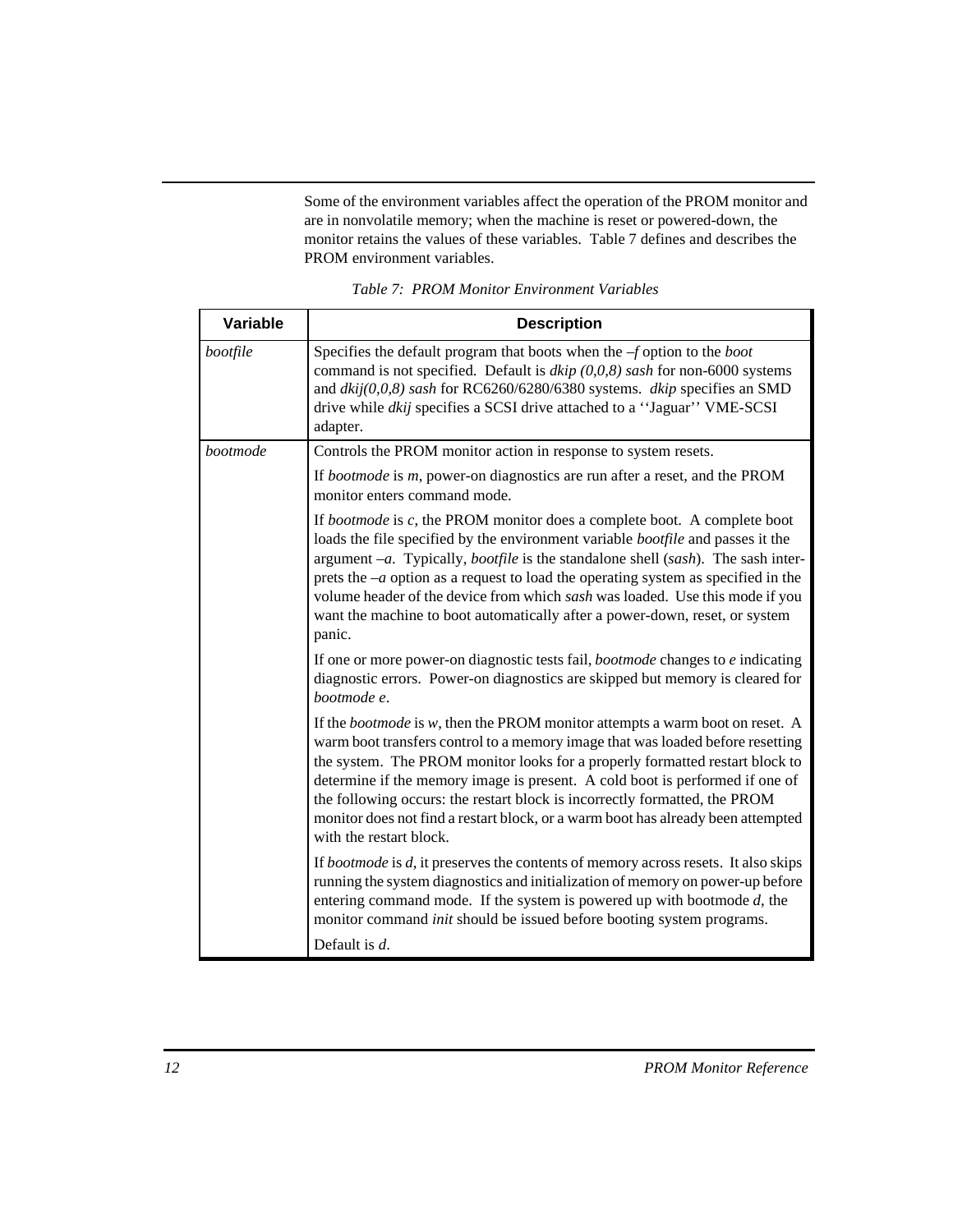| Variable | <b>Description</b>                                                                                                                                                                                                                                                                                                  |                                                                                                                                                                                 |  |  |  |
|----------|---------------------------------------------------------------------------------------------------------------------------------------------------------------------------------------------------------------------------------------------------------------------------------------------------------------------|---------------------------------------------------------------------------------------------------------------------------------------------------------------------------------|--|--|--|
| bus_test | Default is 1. Used by <i>prom, sash,</i> and <i>kernel</i> to determine if the ISA bus should<br>be probed for the existence of the standard MIPS color serial board. If this vari-<br>able is set to 0, PON diagnostics for color frame buffer and digi are skipped<br>$(RC3x30 \text{ only}).$                    |                                                                                                                                                                                 |  |  |  |
|          | <b>NOTE:</b> If <i>bus_test</i> is 0, the PROM ignores the existence of the color board.<br>Thus, this variable should not be set to $0$ in a color system. A console setting<br>of $l$ enables the mono monitor or ttyl as console instead of the color monitor.                                                   |                                                                                                                                                                                 |  |  |  |
| console  | Default is <i>l</i> . Selects which devices are enabled as consoles on system power-<br>up and after system resets.                                                                                                                                                                                                 |                                                                                                                                                                                 |  |  |  |
|          | Value                                                                                                                                                                                                                                                                                                               | <b>Description</b>                                                                                                                                                              |  |  |  |
|          | r, t                                                                                                                                                                                                                                                                                                                | $fty(0)$ , tty $(1)$                                                                                                                                                            |  |  |  |
|          | $l,c,g,\nu$                                                                                                                                                                                                                                                                                                         | tty(0) for servers. For workstations, if keyboard and<br>graphics boards are present, select the graphic monitor as<br>console, otherwise select tty(0) (tty(1) for $Rx3x30$ ). |  |  |  |
|          | $\boldsymbol{m}$                                                                                                                                                                                                                                                                                                    | For Rx3x30 systesm, if a keyboard card is present, select<br>the monochrome moniotr as console, otherwise select<br>$try(1)$ .                                                  |  |  |  |
|          | $\theta$                                                                                                                                                                                                                                                                                                            | try(0)                                                                                                                                                                          |  |  |  |
|          | 1                                                                                                                                                                                                                                                                                                                   | try(1)                                                                                                                                                                          |  |  |  |
|          | Enables all console devices. Do not use this value on a<br>a<br>$Rx3x30$ system with a mouse attached to tty(0).                                                                                                                                                                                                    |                                                                                                                                                                                 |  |  |  |
|          | When set to the factory default $l$ , only tty $(0)$ is initially enabled as a console. If<br>console is $r$ , both tty(0) and tty(1) are enabled as consoles. It is possible to<br>enable and disable consoles by command after a rest. Refer to the $enable(1)$ or<br>$disable(1)$ manual pages. Default is $r$ . |                                                                                                                                                                                 |  |  |  |
| cpuid    | Reserved for future use. Currently, this variable must be set to 0.                                                                                                                                                                                                                                                 |                                                                                                                                                                                 |  |  |  |
| flag     | When nonzero, this variable suppresses the printing of the MIPS header for the<br>PROMs and standalone programs such as sash (RS2030 and RC2030 systems<br>only).                                                                                                                                                   |                                                                                                                                                                                 |  |  |  |
| keyboard | Determines the type of keyboard used: MIPS (default) for the UNIX-style<br>keyboard and AT for the AT-style keyboard (2030 and RC3x30). Default is<br>AT for 4000 systems.                                                                                                                                          |                                                                                                                                                                                 |  |  |  |
| keyswtch | Determines whether the CONTROL key and the CAPS LOCK key should be<br>interpreted as interchanged on the AT-style keyboard (RC3x30 and 4000<br>systems only). <i>keyswtch</i> can have the value 0 for not interchanged or 1 for<br>interchanged.                                                                   |                                                                                                                                                                                 |  |  |  |

*Table 7: PROM Monitor Environment Variables*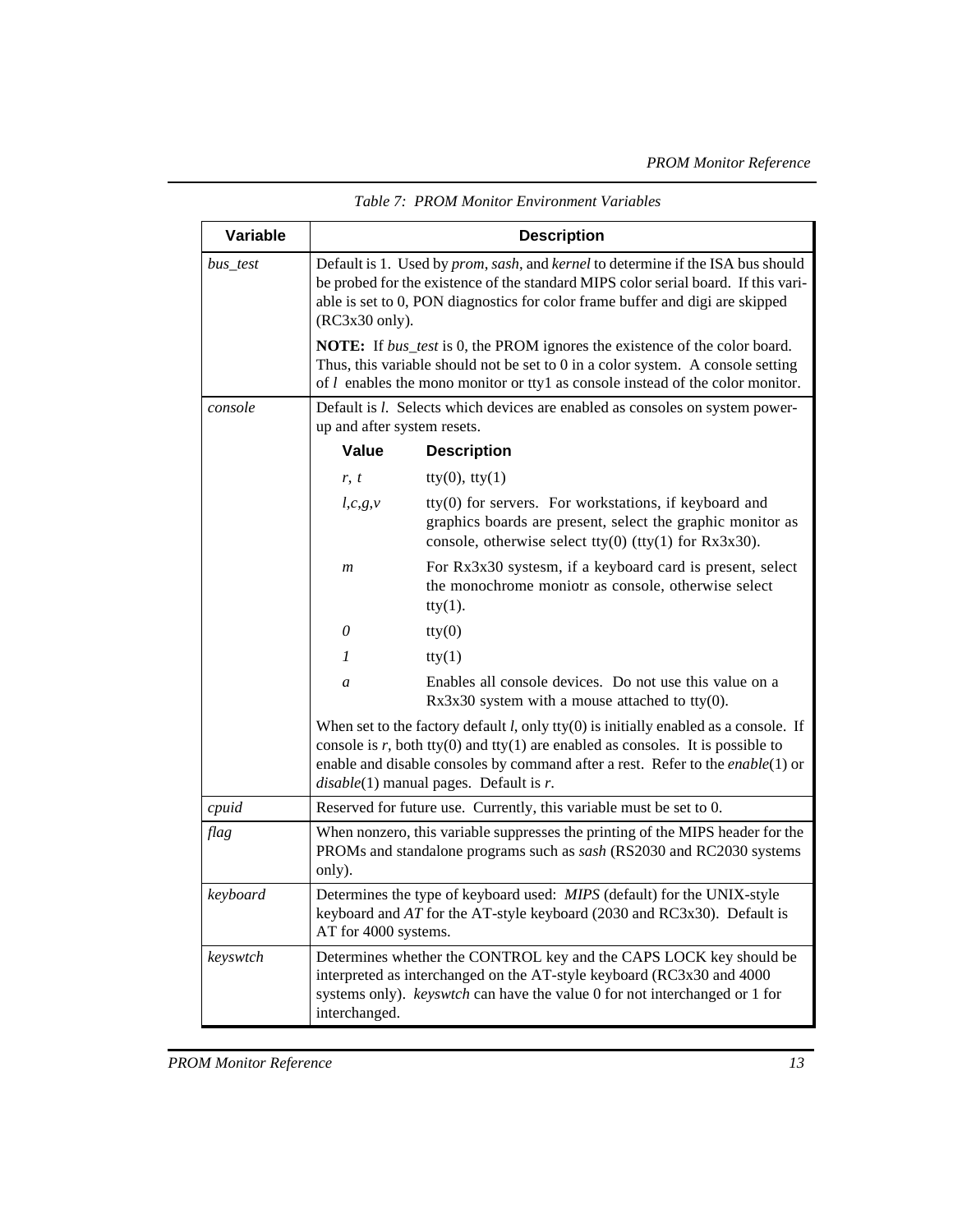| Variable | <b>Description</b>                                                                                                                                                                                                                                                                                                                 |  |  |  |
|----------|------------------------------------------------------------------------------------------------------------------------------------------------------------------------------------------------------------------------------------------------------------------------------------------------------------------------------------|--|--|--|
| language | Determines the language and font assumed for the user interface. Default is<br>American (RC3x30 and 4000 systems only).                                                                                                                                                                                                            |  |  |  |
| lbaud    | Specifies the baud rate for tty $(0)$ , which is uart A on the CPU board and<br>typically the local console. You can set the baud rate to: 75, 110, 134, 150,<br>300, 600, 1200, 1800, 2400, 4800, or 9600. For 4000 systems, baud rates of up<br>to 19200 are supported. If an illegal baud rate is specified, 9600 baud is used. |  |  |  |
| magic    | If this parameter is not equal to RISCPROM, the vendor and model parameters<br>will be set to their default values on the next reset (not on RC2030, RS2030,<br>M/120 or M/2000).                                                                                                                                                  |  |  |  |
| model    | Indicates the machine model (not on RC2030).                                                                                                                                                                                                                                                                                       |  |  |  |
| netaddr  | Specifies the internet address for the node. This is used by the bootfile service<br>software in the standalone I/O (saio) library and bfs command.                                                                                                                                                                                |  |  |  |
| ponmask  | <i>ponmask</i> is a 32-bit word containing results of the power-on diagnostic tests.<br>A 0 in a bit position indicates the test passed, and a 1 indicates the test failed.<br>The meaning of each bit is machine specific.                                                                                                        |  |  |  |
| rbaud    | Specifies the baud rate for tty $(1)$ , which is uart B on the CPU board and<br>typically the remote console. You can set it to: 75, 110, 134, 150, 300, 600,<br>1200, 1800, 2400, 4800, or 9600. For 4000 systems, baud rates of up to 19200<br>are supported. If you specify an illegal baud rate, 9600 baud is used.            |  |  |  |
| resetepc | Indicates the program counter the machine was executing when the machine<br>was reset.                                                                                                                                                                                                                                             |  |  |  |
| resetra  | Indicates the contents of the return address register when the machine was<br>reset. Not on RC6260/6280/6380.                                                                                                                                                                                                                      |  |  |  |
| rootname | Specifies the device on which the root partition of kernel resides. The default<br>is 0, which indicates that the default RISC/os root file system is used. For<br>RC6260/6280/6380 systems, 0 indicates that ijc0d0s0 is used. Otherwise, it<br>specifies the root partition (such as, ijc0d1s0 or sdc0d0s1).                     |  |  |  |

*Table 7: PROM Monitor Environment Variables*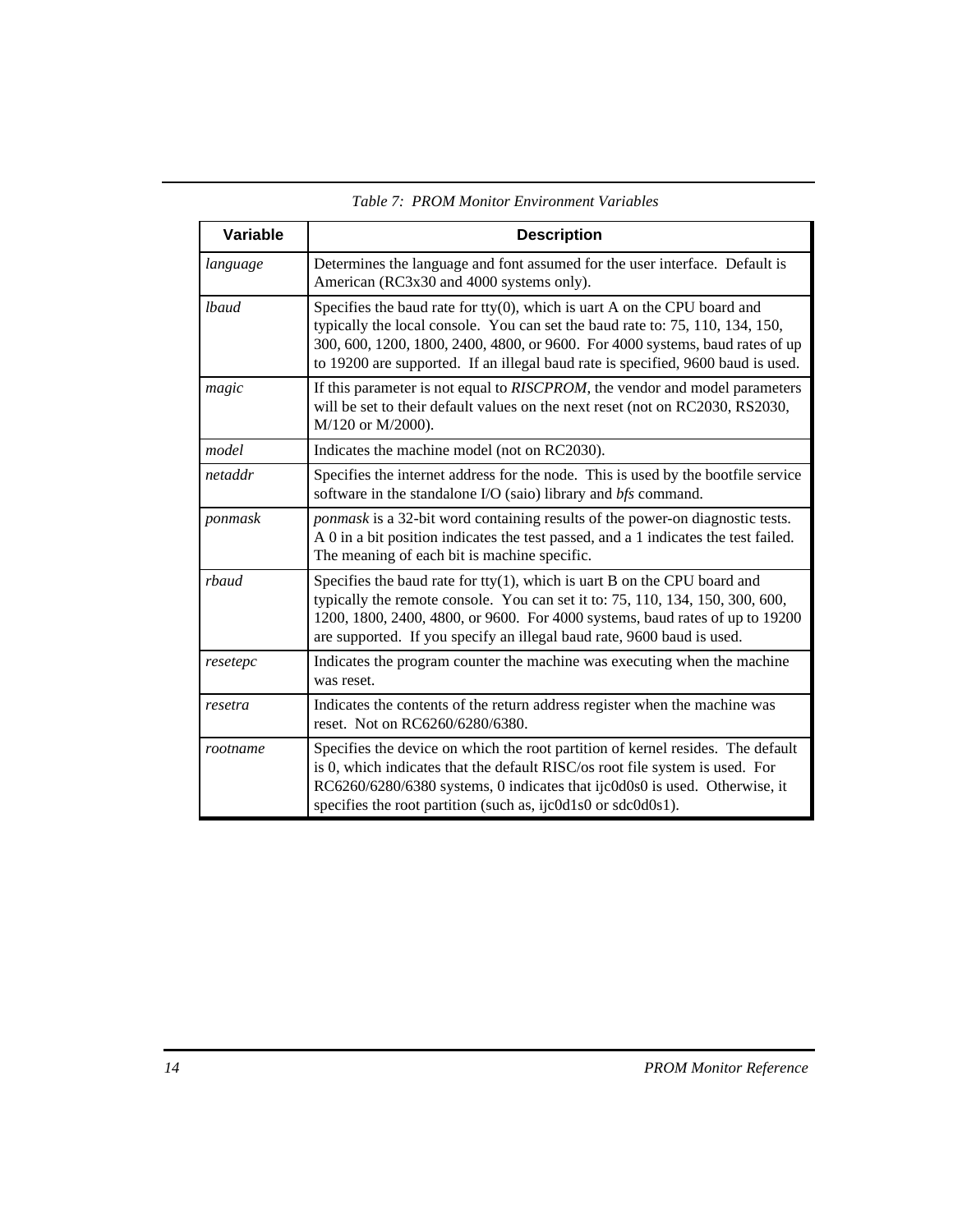| Variable   | <b>Description</b>                                                                                                                                                                                                                                                                                                                                                                                                                 |                                                                                                                                                                    |  |  |
|------------|------------------------------------------------------------------------------------------------------------------------------------------------------------------------------------------------------------------------------------------------------------------------------------------------------------------------------------------------------------------------------------------------------------------------------------|--------------------------------------------------------------------------------------------------------------------------------------------------------------------|--|--|
| screensize | NOTE: this variable is specific to 4000 systems.                                                                                                                                                                                                                                                                                                                                                                                   |                                                                                                                                                                    |  |  |
|            | video board.                                                                                                                                                                                                                                                                                                                                                                                                                       | screensize is a string of 11 numeric fields separated by non-digit characters that<br>controls the screen resolution and video timing that are programmed into the |  |  |
|            | The 11 fields are:                                                                                                                                                                                                                                                                                                                                                                                                                 |                                                                                                                                                                    |  |  |
|            | field                                                                                                                                                                                                                                                                                                                                                                                                                              | units                                                                                                                                                              |  |  |
|            | screen width                                                                                                                                                                                                                                                                                                                                                                                                                       | pixels                                                                                                                                                             |  |  |
|            | screen height                                                                                                                                                                                                                                                                                                                                                                                                                      | pixels                                                                                                                                                             |  |  |
|            | vertical refresh rate                                                                                                                                                                                                                                                                                                                                                                                                              | Hz                                                                                                                                                                 |  |  |
|            | parameter format code                                                                                                                                                                                                                                                                                                                                                                                                              | NA, must be 0                                                                                                                                                      |  |  |
|            | pixel rate                                                                                                                                                                                                                                                                                                                                                                                                                         | <b>MHz</b>                                                                                                                                                         |  |  |
|            | horizontal front porch                                                                                                                                                                                                                                                                                                                                                                                                             | pixels                                                                                                                                                             |  |  |
|            | horizontal sync width                                                                                                                                                                                                                                                                                                                                                                                                              | pixels<br>pixels                                                                                                                                                   |  |  |
|            | horizontal back porch<br>vertical front porch                                                                                                                                                                                                                                                                                                                                                                                      | scan lines                                                                                                                                                         |  |  |
|            | vertical sync width                                                                                                                                                                                                                                                                                                                                                                                                                | scan lines                                                                                                                                                         |  |  |
|            | vertical back porch                                                                                                                                                                                                                                                                                                                                                                                                                | scan lines                                                                                                                                                         |  |  |
|            | You should not need to set the video timing fields; the PROM monitor has a<br>table of values for the following formats/monitors:<br>1024x768 60 Hz                                                                                                                                                                                                                                                                                |                                                                                                                                                                    |  |  |
|            | 1024x768 72 Hz                                                                                                                                                                                                                                                                                                                                                                                                                     |                                                                                                                                                                    |  |  |
|            | 1280x1024 60 Hz                                                                                                                                                                                                                                                                                                                                                                                                                    |                                                                                                                                                                    |  |  |
|            | To select one of the table entries you only need to specify the first 3 fields.<br>Any fields that are omitted are assumed to be zero.                                                                                                                                                                                                                                                                                             |                                                                                                                                                                    |  |  |
| $scsi_id$  | Default is 7. Allows users to specify the CPU's scsi_id on the SCSI bus; valid<br>values are 0 through 7. The <i>sprobe</i> command, along with disk and tape drivers,<br>also makes use of the <i>scsi_id</i> . On power-up, reset, or initialization of the<br>system, if there is a warning of duplicated scsi_id on the console, use the<br>sprobe command to verify the SCSI configuration (RC3x30 and 4000 systems<br>only). |                                                                                                                                                                    |  |  |
|            | <b>Note:</b> Make sure that none of the SCSI devices on the SCSI bus has the same<br>target ID as the CPU scsi_id.                                                                                                                                                                                                                                                                                                                 |                                                                                                                                                                    |  |  |

*Table 7: PROM Monitor Environment Variables*